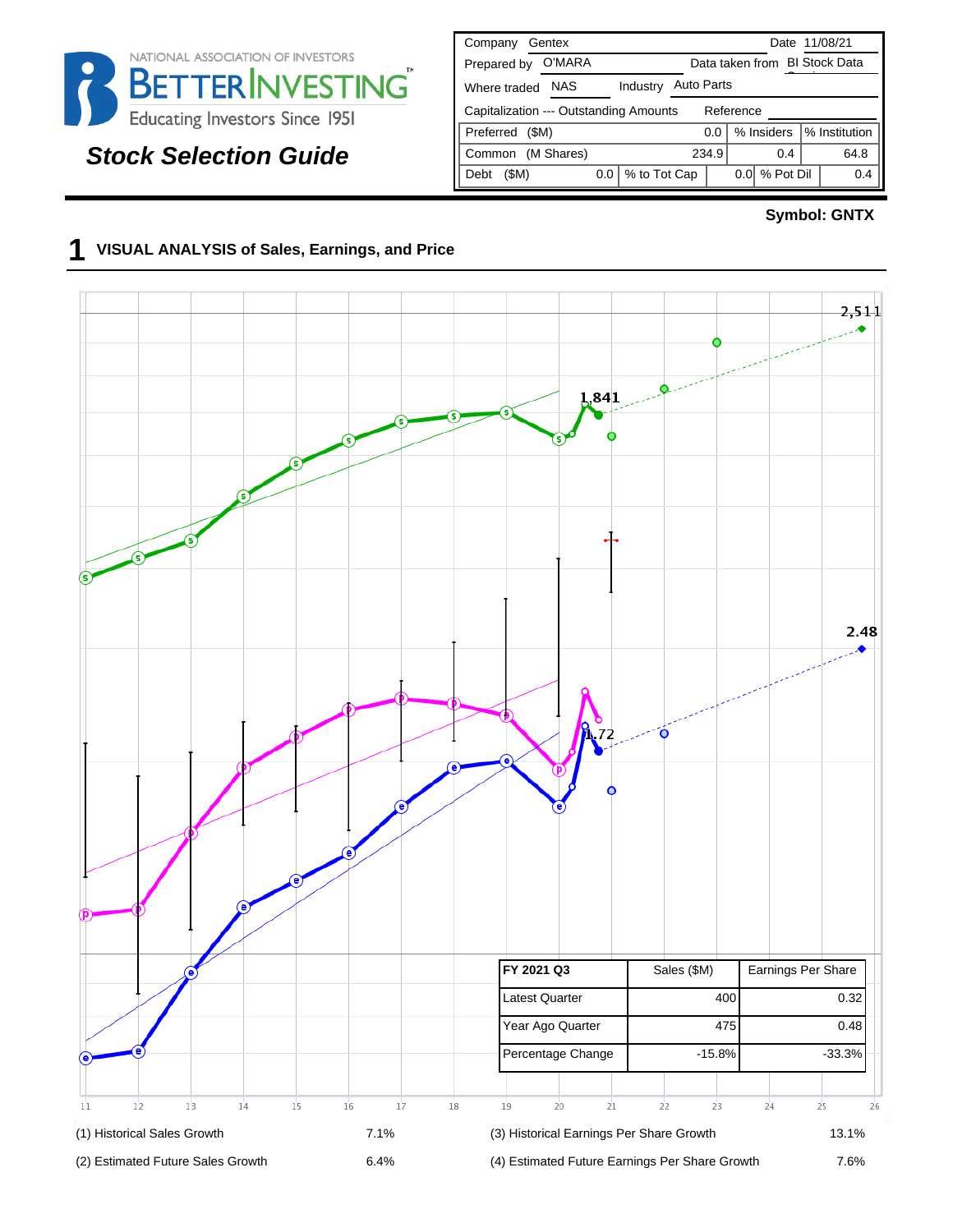# **2 EVALUATING Management Gentex**

|                         | 2011    | 2012  | 2013     | 2014     | 2015     | 2016     | 2017  | 2018  | 2019    | 2020  | Last 5 Year Avg. |
|-------------------------|---------|-------|----------|----------|----------|----------|-------|-------|---------|-------|------------------|
| Pre-tax Profit on Sales | 23.9%   | 22.7% | 28.0%    | $30.2\%$ | $30.0\%$ | $30.4\%$ | 29.6% | 28.5% | 26.9%   | 24.4% | 28.0%            |
| % Earned on Equity      | 16.7%   | 14.9% | 18.0%I   | 19.3%    | 18.8%    | 18.5%1   | 19.5% | 22.8% | 21.7%   | 18.1% | 20.1%            |
| % Debt To Capital       | $0.0\%$ | 0.0%  | $17.1\%$ | 14.5%    | 11.9%    | 8.9%     | 3.7%  | 0.0%  | $0.0\%$ | 0.0%  | 2.5%             |

#### **3 PRICE-EARNINGS HISTORY as an indicator of the future**

This shows how stock prices have fluctuated with earnings and dividends. It is building block for translating earnings into future stock prices. **CLOSING PRICE** 36.67 (11/08/21) **HIGH THIS YEAR** 37.75 **LOW THIS YEAR** 30.40

|                                           | A    | в            | С                                  | D            | E                           | F               | G           | н            |  |
|-------------------------------------------|------|--------------|------------------------------------|--------------|-----------------------------|-----------------|-------------|--------------|--|
| Year                                      |      | <b>Price</b> | <b>Earnings</b>                    |              | <b>Price Earnings Ratio</b> | <b>Dividend</b> | % Payout    | % High Yield |  |
|                                           | High | Low          | Per Share                          | High $A / C$ | Low $B/C$                   | Per Share       | $F/C * 100$ | $F/B * 100$  |  |
| 2016                                      | 20.4 | 12.9         | 1.19                               | 17.1         | 10.9                        | 0.36            | 29.8        | 2.7          |  |
| 2017                                      | 22.1 | 16.6         | 1.41.                              | 15.7         | 11.8                        | 0.39            | 27.7        | 2.4          |  |
| 2018                                      | 25.4 | 17.8         | ا 62. ا                            | 15.7         | 11.0                        | 0.33            | 20.4        | 1.9          |  |
| 2019                                      | 29.7 | 19.6         | 1.66                               | 17.9         | 11.8                        | 0.57            | 34.3        | 2.9          |  |
| 2020                                      | 34.3 | 19.5         | 1.41                               | 24.3         | 13.8                        | 0.48            | 34.0        | 2.5          |  |
| <b>AVERAGE</b>                            |      | 17.3         |                                    | 18.1         | 11.8                        |                 | 29.2        |              |  |
| <b>CURRENT/TTM</b>                        |      |              | 1.72                               |              |                             | 0.48            | 27.9        |              |  |
| <b>AVERAGE PRICE EARNINGS RATIO: 15.0</b> |      |              | CURRENT PRICE EARNINGS RATIO: 21.3 |              |                             |                 |             |              |  |

#### **4 EVALUATING RISK and REWARD over the next 5 years**

Assuming one recession and one business boom every 5 years, calculations are made of how high and how low the stock might sell. The upside-downside ratio is the key to evaluating risk and reward.

| A HIGH PRICE - NEXT 5 YEARS                                                                                                  |                         |                                                |                        |               |      |             |                                  |                |
|------------------------------------------------------------------------------------------------------------------------------|-------------------------|------------------------------------------------|------------------------|---------------|------|-------------|----------------------------------|----------------|
| Avg. High P/E                                                                                                                | 18.0                    | X Estimate High Earnings/Share                 |                        | 2.48          | $=$  |             | Forecasted High Price \$         | 44.7           |
| <b>BLOW PRICE - NEXT 5 YEARS</b>                                                                                             |                         |                                                |                        |               |      |             |                                  |                |
| (a) Avg. Low P/E                                                                                                             | 11.8                    | X Estimate Low Earnings/Share                  |                        | 1.72          | $=$  |             | Forecasted Low Price \$          | 20.3           |
| (b) Avg. Low Price of Last 5 Years                                                                                           |                         | 17.3                                           |                        |               |      |             |                                  |                |
| (c) Recent Market Low Price                                                                                                  |                         | 19.5                                           |                        |               |      |             |                                  |                |
| (d) Price Dividend Will Support                                                                                              |                         | <b>Indicated Dividend</b><br><b>High Yield</b> |                        | 0.48<br>2.92% |      | $=$         | 16.5                             |                |
|                                                                                                                              |                         |                                                |                        |               |      |             | Selected Forecasted Low Price \$ | 29.0           |
| <b>C ZONING</b><br>using 25%-50%-25%                                                                                         |                         |                                                |                        |               |      |             |                                  |                |
| Forecasted High Price                                                                                                        | 44.7                    | Minus Forecasted Low Price                     | 29.0                   | $=$           | 15.7 | Range.      | 25% of Range                     | 3.9            |
|                                                                                                                              | Buy Zone                | 29.0                                           | to                     | 32.9          |      |             |                                  |                |
|                                                                                                                              | Hold Zone               | 32.9                                           | to                     | 40.7          |      |             |                                  |                |
|                                                                                                                              | Sell Zone               | 40.7                                           | to                     | 44.7          |      |             |                                  |                |
|                                                                                                                              | Present Market Price of | 36.67                                          | is in the              |               |      | <b>HOLD</b> | Zone                             |                |
| D UPSIDE DOWNSIDE RATIO (POTENTIAL GAIN VS. RISK OR LOSS)                                                                    |                         |                                                |                        |               |      |             |                                  |                |
| <b>High Price</b>                                                                                                            | 44.7                    | <b>Minus Present Price</b>                     | 36.67                  |               |      | 7.98        |                                  |                |
| <b>Present Price</b>                                                                                                         | 36.67                   | <b>Minus Low Price</b>                         | 29.0                   | =             |      | 7.67        | 1.0<br>$=$                       | To 1           |
| E PRICE TARGET (Note: This shows the potential market price appreciation over the next five years in simple interest terms.) |                         |                                                |                        |               |      |             |                                  |                |
| <b>High Price</b>                                                                                                            | 44.7                    |                                                |                        |               |      |             |                                  |                |
| <b>Closing Price</b>                                                                                                         | 36.67                   | 1.2177<br>$=$                                  | $\times$<br>100<br>$=$ | 121.77        |      | 100<br>$=$  | 21.8                             | % Appreciation |

This combines price appreciation with dividend yield to get an estimate of total return. It provides a standard for comparing income and growth stocks.

| A | Indicated Annual Dividend                          | 0.48                   |               |                                        |                                                        |
|---|----------------------------------------------------|------------------------|---------------|----------------------------------------|--------------------------------------------------------|
|   | <b>Closing Price</b>                               | 36.67                  | 0.0131<br>$=$ | <b>Current Yield</b><br>$1.3\%$<br>$=$ |                                                        |
|   | <b>B AVERAGE YIELD - USING FORECAST HIGH P/E</b>   |                        |               |                                        | <b>AVERAGE YIELD - USING FORECAST AVERAGE P/E</b>      |
|   | Avg. % Payout<br>Forecast High PE                  | <u>29.2 %</u><br>18.00 | 1.6%          | Avg. % Payout<br>Forecast Average PE   | $29.2\%$<br>2.0%<br>14.90                              |
|   | C COMPOUND ANNUAL RETURN - USING FORECAST HIGH P/E |                        |               |                                        | <b>COMPOUND ANNUAL RETURN - USING FORECAST AVG P/E</b> |
|   | Annualized Appreciation                            | 4.0%                   |               | Annualized Appreciation                | $0.2 \%$                                               |
|   | Average Yield                                      | 1.6%                   |               | Average Yield                          | 2.0%                                                   |
|   | Annualized Rate of Return                          | 5.6%                   |               | Annualized Rate of Return              | 2.1%                                                   |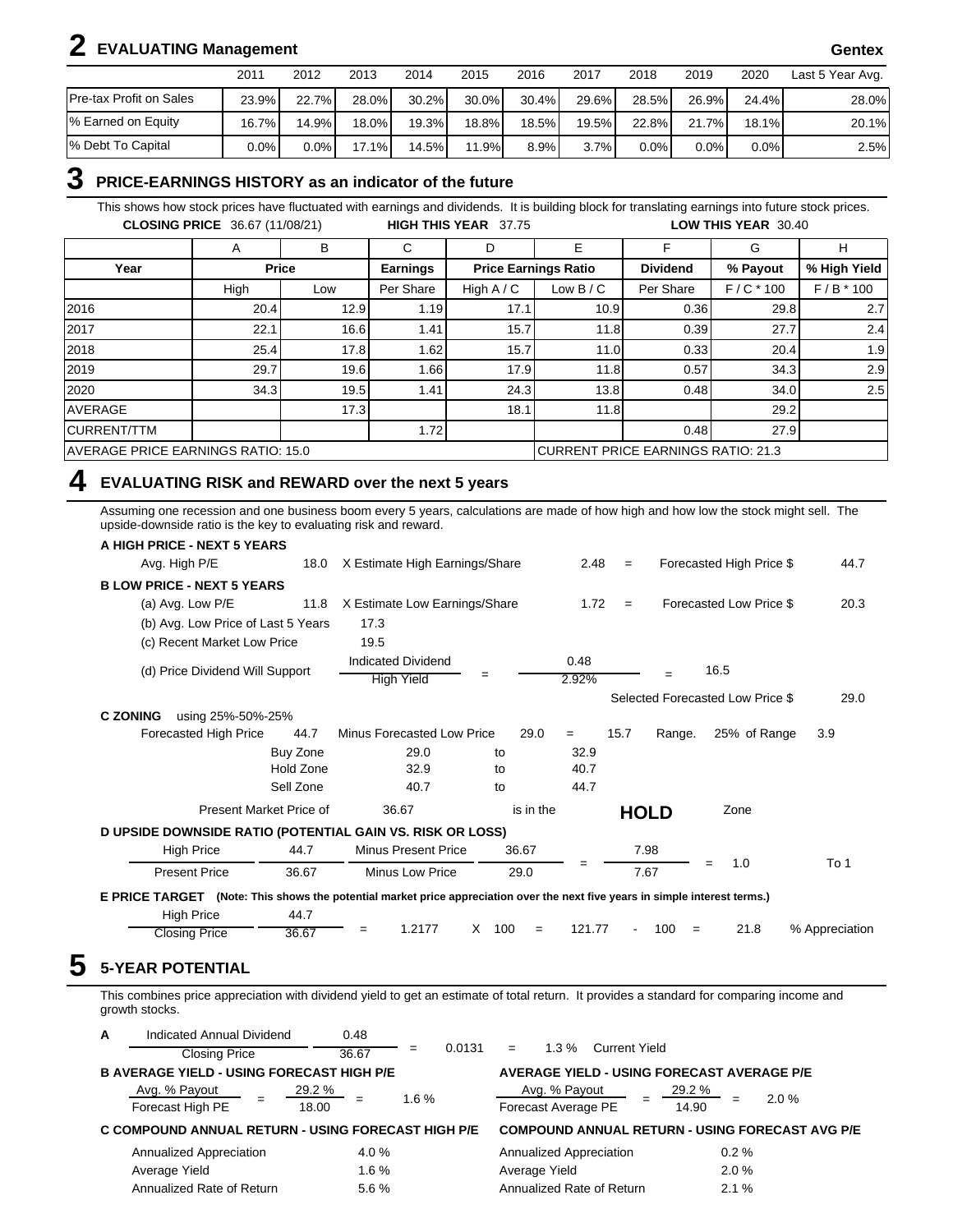

**Quarterly Growth Trend Data**

**Company: Gentex Symbol: GNTX**

Graph: Trailing 4 Quarters, Last 5 Years of Data



|               | <b>Quarterly Data</b> |          |        |                       |                  |        |                |      |                                                                                                              |        | <b>Last 12 Months Data</b> |         |        |       |            |                       |              |  |  |  |  |
|---------------|-----------------------|----------|--------|-----------------------|------------------|--------|----------------|------|--------------------------------------------------------------------------------------------------------------|--------|----------------------------|---------|--------|-------|------------|-----------------------|--------------|--|--|--|--|
| <b>Period</b> | <b>EPS</b>            |          |        | <b>Pre-Tax Profit</b> |                  |        | <b>Sales</b>   |      | <b>EPS</b><br><b>Pre-Tax Profit</b><br><b>Sales</b><br><b>Income Tax</b><br><b>Income</b><br><b>Tax Rate</b> |        |                            |         |        |       | %Change    |                       |              |  |  |  |  |
|               |                       | %Change  | \$ Mil |                       | %Sales   %Change | \$ Mil | <b>%Change</b> |      |                                                                                                              | \$ Mil | %Sales                     |         | \$ Mil | %Rate | <b>EPS</b> | <b>Pre-Tax Profit</b> | <b>Sales</b> |  |  |  |  |
| 09/21         | 0.32                  | $-33.3$  | 89.9   | 22.5                  | $-37.1$          | 399.6  | $-15.8$        | 14.7 | 1.72                                                                                                         | 492.5  | 26.7                       | .841.2  | 73.0   | 14.8  | 41.0       | 36.8                  | 14.9         |  |  |  |  |
| 06/21         | 0.36                  | 3,700.0  | 101.8  | 23.8                  | 2.729.5          | 428.0  | 86.1           | 15.0 | 1.88                                                                                                         | 545.5  | 28.5                       | 1.916.2 | 85.4   | 15.7  | 59.3       | 56.5                  | 19.4         |  |  |  |  |
| 03/21         | 0.46                  | 27.8     | 135.3  | 28.0                  | 26.1             | 483.7  | 6.6            | 16.1 | 1.51                                                                                                         | 439.8  | 25.6                       | .718.2  | 94.9   | 21.6  | $-6.2$     | $-8.9$                | $-6.8$       |  |  |  |  |
| 12/20         | 0.58                  | 48.7     | 165.5  | 31.2                  | 45.6             | 529.9  | 19.4           | 13.4 | 1.41                                                                                                         | 411.8  | 24.4                       | 1,688.2 | 89.3   | 21.7  | $-14.5$    | $-17.7$               | $-9.2$       |  |  |  |  |
| 09/20         | 0.48                  | 9.1      | 142.9  | 30.1                  | 8.6              | 474.6  | $-0.7$         | 18.1 | 1.22                                                                                                         | 359.9  | 22.5                       | 1,602.2 | 77.1   | 21.4  | $-26.9$    | $-30.5$               | $-14.3$      |  |  |  |  |
| 06/20         | $-0.01$               | $-102.4$ | $-3.9$ | $-1.7'$               | $-103.0$         | 229.9  | $-50.9$        | 38.7 | 1.18                                                                                                         | 348.6  | 21.7                       | 1,605.3 | 72.0   | 20.7  | $-28.5$    | $-32.5$               | $-13.3$      |  |  |  |  |
| 03/20         | 0.36                  | $-10.0$  | 107.3  | 23.6                  | $-14.1$          | 453.8  | $-3.2$         | 16.6 | 1.61                                                                                                         | 482.8  | 26.2                       | 1.844.1 | 72.8   | 15.1  | $-1.2$     | $-6.3$                | 0.4          |  |  |  |  |

Sales e Earnings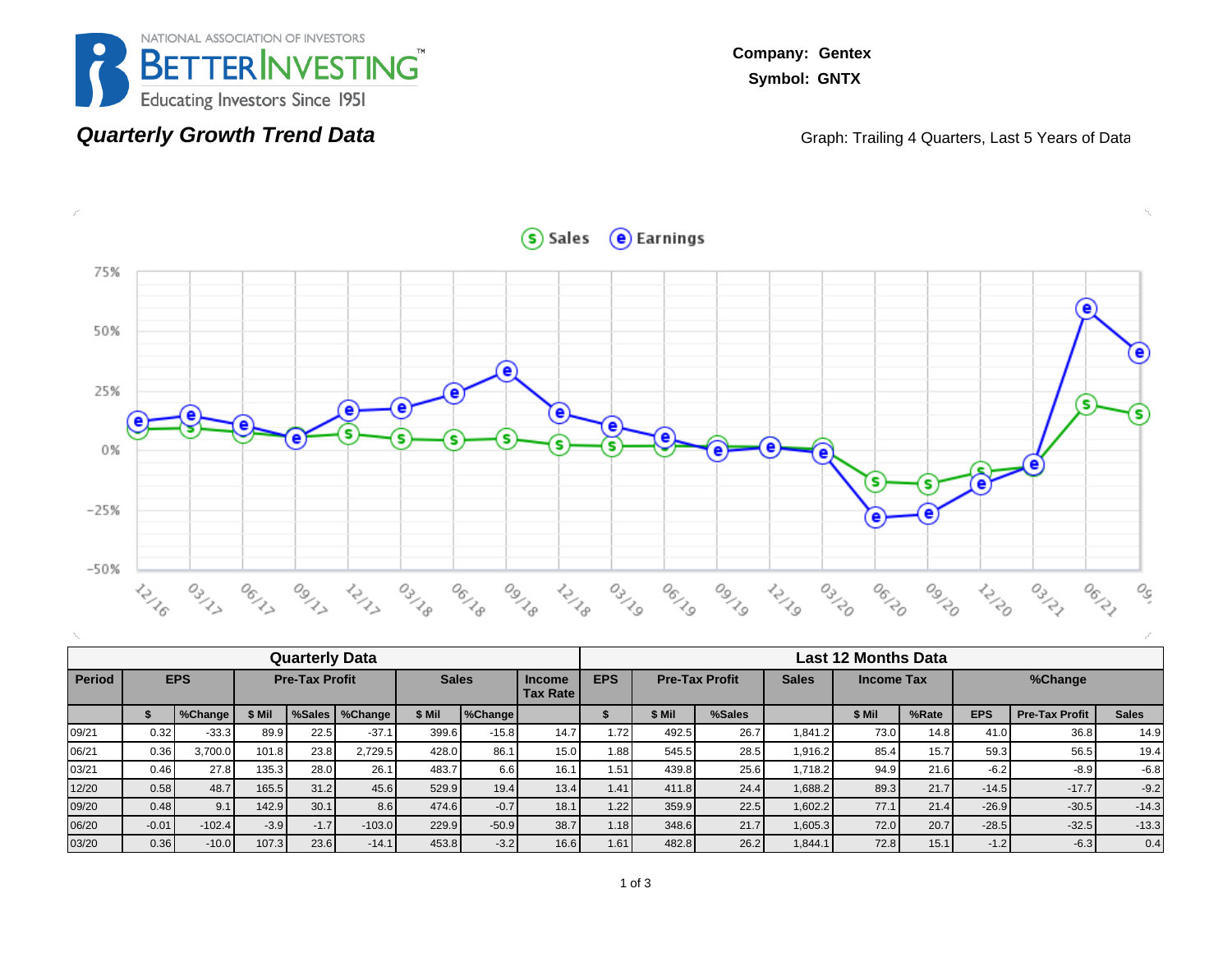

## **Quarterly Growth Trend Data**

Graph: Trailing 4 Quarters, Last 5 Years of Data

|               | <b>Quarterly Data</b> |            |        |                       |         |              |         |                                  |              |        | <b>Last 12 Months Data</b> |              |                   |       |            |                       |              |  |  |  |  |
|---------------|-----------------------|------------|--------|-----------------------|---------|--------------|---------|----------------------------------|--------------|--------|----------------------------|--------------|-------------------|-------|------------|-----------------------|--------------|--|--|--|--|
| <b>Period</b> |                       | <b>EPS</b> |        | <b>Pre-Tax Profit</b> |         | <b>Sales</b> |         | <b>Income</b><br><b>Tax Rate</b> | <b>EPS</b>   |        | <b>Pre-Tax Profit</b>      | <b>Sales</b> | <b>Income Tax</b> |       |            | %Change               |              |  |  |  |  |
|               | \$                    | %Change    | \$ Mil | %Sales                | %Change | \$ Mil       | %Change |                                  | $\mathbf{s}$ | \$ Mil | %Sales                     |              | \$ Mil            | %Rate | <b>EPS</b> | <b>Pre-Tax Profit</b> | <b>Sales</b> |  |  |  |  |
| 12/19         | 0.39                  | $-4.9$     | 113.6  | 25.6                  | $-13.1$ | 443.8        | $-2.1$  | 12.4                             | 1.65         | 500.4  | 26.9                       | 1,858.9      | 75.4              | 15.1  | 1.2        | $-4.1$                | 1.4          |  |  |  |  |
| 09/19         | 0.44                  | 4.8        | 131.6  | 27.5                  | 0.8     | 477.8        | 3.8     | 15.0                             | 1.67         | 517.6  | 27.7                       | 1,868.5      | 86.1              | 16.6  | $-0.6$     | $-2.2$                | 1.5          |  |  |  |  |
| 06/19         | 0.42                  | 5.0        | 130.3  | 27.8                  | 1.0     | 468.7        | 3.0     | 16.4                             | 1.65         | 516.5  | 27.9                       | 1,851.0      | 85.6              | 16.6  | 5.1        | $-2.5$                | 1.8          |  |  |  |  |
| 03/19         | 0.40                  | 0.0        | 124.9  | 26.7                  | $-5.2$  | 468.6        | 0.7     | 16.5                             | 1.63         | 515.2  | 28.0                       | 1,837.2      | 84.3              | 16.4  | 10.1       | $-2.6$                | 1.7          |  |  |  |  |
| 12/18         | 0.41                  | $-10.9$    | 130.8  | 28.8                  | $-5.3$  | 453.4        | $-1.3$  | 18.7                             | 1.63         | 522.0  | 28.5                       | 1,834.7      | 84.2              | 16.1  | 15.6       | $-1.8$                | 2.2          |  |  |  |  |
| 09/18         | 0.42                  | 35.5       | 130.5  | 28.4                  | $-0.2$  | 460.3        | 4.9     | 14.7                             | 1.68         | 529.4  | 28.8                       | 1,840.2      | 67.9              | 12.8  | 33.3       | 1.3                   | 4.8          |  |  |  |  |
| 06/18         | 0.40                  | 29.0       | 129.0  | 28.3                  | 0.8     | 455.0        | 2.7     | 15.5                             | 1.57         | 529.7  | 29.1                       | 1,818.6      | 89.6              | 16.9  | 23.6       | 0.7                   | 4.1          |  |  |  |  |
| 03/18         | 0.40                  | 21.2       | 131.8  | 28.3                  | $-2.3$  | 465.4        | 2.6     | 15.6                             | 1.48         | 528.7  | 29.3                       | 1,806.8      | 109.7             | 20.7  | 17.5       | 0.5                   | 4.6          |  |  |  |  |
| 12/17         | 0.46                  | 48.4       | 138.2  | 30.1                  | 7.1     | 459.6        | 9.4     | 5.6                              | 1.41         | 531.8  | 29.6                       | 1,794.9      | 126.4             | 23.8  | 16.5       | 4.2                   | 6.9          |  |  |  |  |
| 09/17         | 0.31                  | $-3.1$     | 130.8  | 29.8                  | $-2.6$  | 438.6        | 2.1     | 31.0                             | 1.26         | 522.7  | 29.8                       | 1,755.2      | 157.7             | 30.2  | 5.0        | 2.5                   | 5.4          |  |  |  |  |
| 06/17         | 0.31                  | 3.3        | 127.9  | 28.9                  | 0.3     | 443.1        | 4.6     | 30.8                             | 1.27         | 526.2  | 30.1                       | 1,746.2      | 159.4             | 30.3  | 10.4       | 7.0                   | 7.5          |  |  |  |  |
| 03/17         | 0.33                  | 17.9       | 134.9  | 29.7                  | 12.8    | 453.5        | 11.8    | 27.7                             | 1.26         | 525.9  | 30.5                       | 1,726.9      | 161.1             | 30.6  | 14.5       | 10.8                  | 9.3          |  |  |  |  |
| 12/16         | 0.31                  | 3.3        | 129.1  | 30.7                  | 0.3     | 419.9        | 3.5     | 31.2                             | 1.21         | 510.6  | 30.4                       | 1,678.9      | 163.1             | 31.9  | 12.0       | 10.1                  | 8.8          |  |  |  |  |
| 09/16         | 0.32                  | 18.5       | 134.3  | 31.3                  | 15.8    | 429.6        | 10.2    | 31.5                             | 1.20         | 510.2  | 30.6                       | 1,664.6      | 163.1             | 32.0  | 17.6       | 16.2                  | 11.8         |  |  |  |  |
| 06/16         | 0.30                  | 20.0       | 127.6  | 30.1                  | 15.5    | 423.8        | 11.7    | 32.2                             | 1.15         | 491.9  | 30.3                       | 1,624.8      | 158.5             | 32.2  | 15.6       | 15.2                  | 12.1         |  |  |  |  |
| 03/16         | 0.28                  | 7.7        | 119.6  | 29.5                  | 10.3    | 405.6        | 9.9     | 32.9                             | 1.10         | 474.7  | 30.0                       | 1,580.2      | 153.3             | 32.3  | 9.5        | 12.5                  | 12.2         |  |  |  |  |
| 12/15         | 0.30                  | 25.0       | 128.7  | 31.7                  | 23.7    | 405.6        | 15.7    | 31.3                             | 1.08         | 463.6  | 30.0                       | 1,543.6      | 145.0             | 31.3  | 10.2       | 11.6                  | 12.2         |  |  |  |  |
| 09/15         | 0.27                  | 10.2       | 116.0  | 29.8                  | 11.6    | 389.8        | 11.1    | 32.5                             | 1.02         | 438.9  | 29.5                       | 1,488.4      | 137.8             | 31.4  | 4.1        | 5.7                   | 10.1         |  |  |  |  |
| 06/15         | 0.25                  | $-3.8$     | 110.5  | 29.1                  | 4.6     | 379.3        | 12.1    | 32.5                             | 1.00         | 426.9  | 29.4                       | 1,449.5      | 131.8             | 30.9  | 7.6        | 8.8                   | 12.4         |  |  |  |  |
| 03/15         | 0.26                  | 10.6       | 108.4  | 29.4                  | 6.6     | 368.9        | 9.9     | 28.8                             | 1.01         | 422.1  | 30.0                       | 1,408.7      | 124.9             | 29.6  | 18.9       | 15.9                  | 13.8         |  |  |  |  |
| 12/14         | 0.24                  | 0.0        | 104.0  | 29.7                  | $-0.1$  | 350.4        | 7.2     | 31.8                             | 0.98         | 415.3  | 30.2                       | 1,375.5      | 126.8             | 30.5  | 27.3       | 26.6                  | 17.4         |  |  |  |  |
| 09/14         | 0.25                  | 28.9       | 104.0  | 29.6                  | 28.3    | 350.9        | 21.6    | 30.4                             | 0.98         | 415.4  | 30.7                       | 1,351.9      | 128.0             | 30.8  | 46.3       | 47.1                  | 22.3         |  |  |  |  |
| 06/14         | 0.26                  | 44.4       | 105.6  | 31.2                  | 36.9    | 338.4        | 17.9    | 27.4                             | 0.93         | 392.5  | 30.4                       | 1,289.6      | 122.0             | 31.1  | 48.0       | 49.2                  | 18.8         |  |  |  |  |
| 03/14         | 0.24                  | 46.9       | 101.7  | 30.3                  | 54.7    | 335.7        | 24.6    | 32.6                             | 0.85         | 364.0  | 29.4                       | 1,238.1      | 117.8             | 32.4  | 44.4       | 47.6                  | 14.8         |  |  |  |  |
| 12/13         | 0.24                  | 71.4       | 104.1  | 31.9                  | 78.1    | 326.8        | 25.5    | 32.9                             | 0.77         | 328.1  | 28.0                       | 1.171.9      | 104.8             | 31.9  | 31.6       | 31.4                  | 6.6          |  |  |  |  |
| 09/13         | 0.19                  | 31.0       | 81.0   | 28.1                  | 31.4    | 288.6        | 7.6     | 31.5                             | 0.67         | 282.4  | 25.5                       | 1,105.4      | 89.8              | 31.8  | 14.5       | 13.0                  | 0.5          |  |  |  |  |
| 06/13         | 0.18                  | 28.6       | 77.1   | 26.9                  | 27.1    | 287.0        | 2.4     | 32.5                             | 0.63         | 263.0  | 24.2                       | 1,085.1      | 84.0              | 31.9  | 5.9        | 4.1                   | $-1.4$       |  |  |  |  |
| 03/13         | 0.16                  | 0.0        | 65.8   | 24.4                  | $-4.4$  | 269.5        | $-7.3$  | 30.9                             | 0.59         | 246.6  | 22.9                       | 1,078.4      | 79.0              | 32.0  | 0.0        | $-1.3$                | 1.4          |  |  |  |  |
| 12/12         | 0.14                  | 0.0        | 58.5   | 22.5                  | $-0.4$  | 260.3        | 0.0     | 32.3                             | 0.59         | 249.6  | 22.7                       | 1,099.6      | 81.0              | 32.5  | 2.6        | 2.1                   | 7.4          |  |  |  |  |
| 09/12         | 0.15                  | $-3.3$     | 61.7   | 23.0                  | $-4.4$  | 268.2        | $-0.5$  | 32.1                             | 0.59         | 249.9  | 22.7                       | 1,099.6      | 80.4              | 32.2  |            |                       |              |  |  |  |  |
| 06/12         | 0.14                  | 3.7        | 60.7   | 21.7                  | 5.1     | 280.3        | 15.3    | 32.8                             | 0.59         | 252.7  | 23.0                       | 1,100.8      | 81.7              | 32.3  |            |                       |              |  |  |  |  |